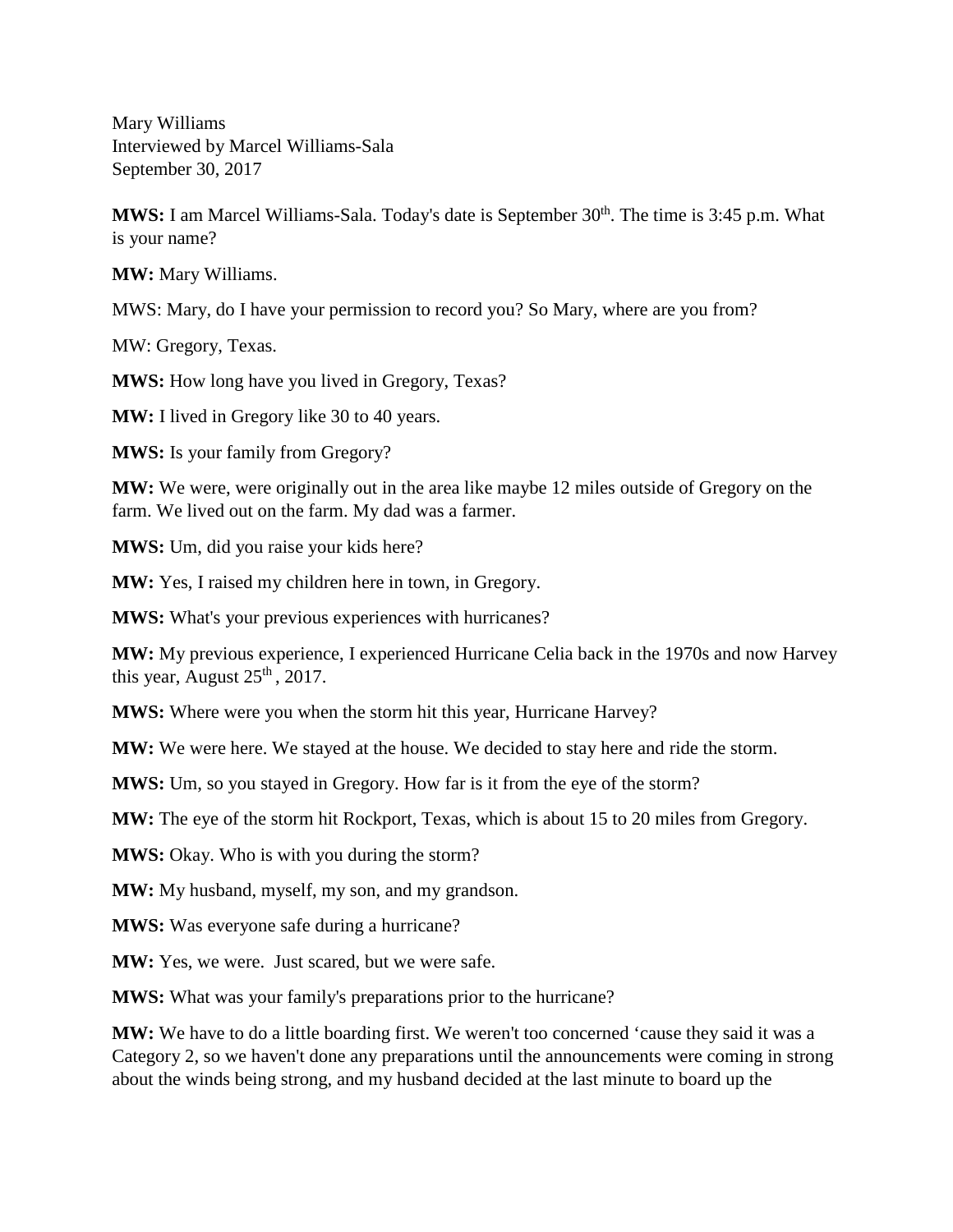windows for the house we live in and my dad's house, which is just down the street, which now also belongs to us.

**MWS:** What was your main reason for staying at your home?

**MW:** Oh we decided to stay for several reasons. You know, our belongings for one, and you know, my husband has weapons that he just has so much care for, so we decided to stay and ride the storm and pray that nothing happened to us.

**MWS:** Do you believe that if you would have left your house would have been damaged? Because of your beliefs that God was protecting you and your family while you were here that nothing happened to your house. If y'all were to have left do you believe that it would have been damaged because y'all weren't here being protected by him?

**MW:** Um, I feel that, you know, that with all the praying that I did you know being that the storm was the Category 3 and then it up to a Category 4, I believe that we were being protected you know by God and by the extent of the damage, you know, that was done around other places, you know, we were really blessed that our house was still standing.

**MWS:** So I seen there was no damage to your house. Was there any damage to your father's house down the street?

**MW:** Ah, yeah, there was tree damage, there was for my dad's house. There was a tree uprooted right by the driveway that brought up the part of the driveway and a little bit of hit to the house, not, not major damage but mostly tree damage, and a lot of trees down.

**MWS:** So you said you were you were involved with Hurricane Celia, that you were there when it hit. Tell me a little bit about your experience during that time. Who you were with, where were you at? And how it was for you at the time?

**MW:** Well when Hurricane Celia hit back in 1970 I was maybe 14, 14 years old, and I can still remember we lived out in the country. We all decided to go to the main farm, which there was the main houses plus little bitty wooden houses, the houses we stayed in were all par block homes, so behind those houses there was like little bitty houses, wooden houses. Celia was pretty strong and there was a lot of damage out there. There's a cotton gin close by so there was a lot a lot of damage out there by the big farm so they've had big barns, so the barns were being torn down by the storm and flying debris and stuff. I remember, I still remember, you know that part of the wall, the whole front of the side of the house came down, so we were already in danger so my mom put us all in in the in the bathtub, in the shower cause they had shower stalls, so we were all in there, crowded in there in the restroom and stuff and then when the walls started coming down then my mom started taking us out one by one out of the, cause the little chats, the little wooden houses behind we're still standing so when she was throwing us out, my older brothers were out there and cousins and my dad, and they were holding us, crawling us to the little houses, so that we could be protected by the wind, so they were practically making us crawl and holding on to us so the wind wouldn't pick us up. So they took us out to those little houses and that's how we survive Celia and that par block house ended up losing windows and that whole side of the living room kitchen area came down so that house with that storm there was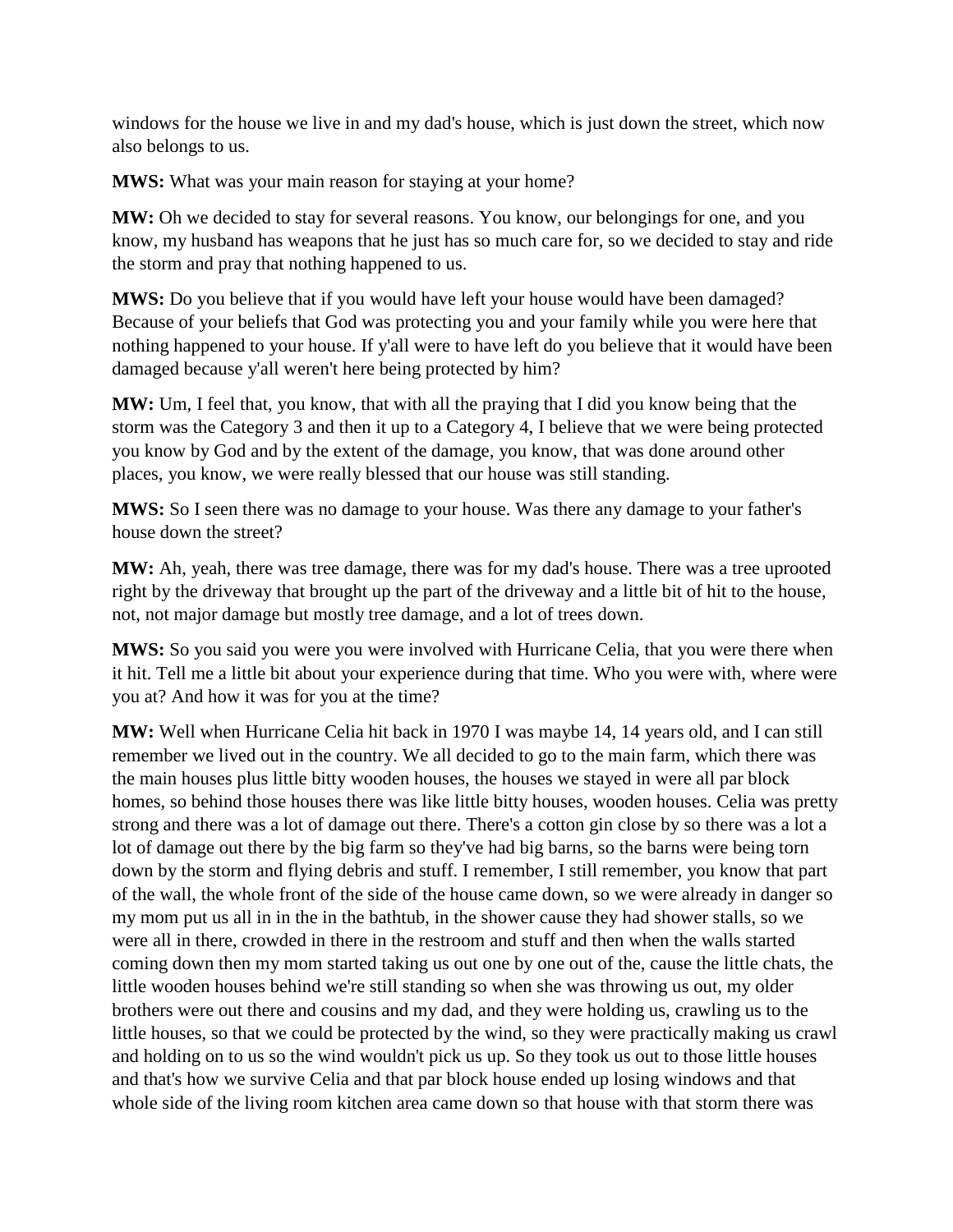really pretty devastating and at the time like I said I was younger, you know, so yeah it was a pretty scary hurricane to go through.

**MWS:** How many family members did you have the time during Celia like with you? You said y'all were in the restroom together your brothers and sisters.

**MW:** I had a sister, my mom had my sister, two brothers, my three brothers, two older than me and one younger than me, myself, my mom, and my dad and then my aunt which was the owner of the house, she had herself, her husband, and then one, two, three, about five kids, five other cousins of mine that were in the house and we all were taken out that I remember that in that window I still remember that window. the house is still standing because they rebuilt the house. so I remember you know all of us crawling out of that window and going out to those little wooden houses.

**MWS:** They said that Harvey was a little more devastating than Celia, but from what I'm hearing from your stories that Celia was pretty bad compared to what you experienced this year from Harvey. Do you believe it's because of the housing and technology that it was easier to you know survive it or go through it?

**MW:** I don't. I believe more in older homes which is why I trusted my little you know wood structured home. you know the houses of today are built fairly fast I think and not as sturdy as they used to be built back in the days so and then surviving in the little older, surviving Celia in the older little homes, the sheds or whatever storage rooms, whatever those are called versus the park block house that we thought we would have been safe in, you know, this is kind of the same way I feel about today's homes are built a lot faster and not as sturdy as my house was probably built in the 70s so I kind of felt pretty safe in my little house.

**MWS:** Okay. If another hurricane were to hit this area like say Corpus, Rockport, you know Refugio, somewhere within a 60-mile radius would you stay in your house or leave this time?

MW: I don't believe I would ever stay for another storm. I have, I had left for others and this time around I just kind of felt secure, I just kind of felt that you know that it was going to be okay, but I think if there was another storm coming through here I wouldn't stay regardless of what I have, what I have accomplished in life you know. I would probably do a little bit more preparation as to pack things up for or take as much as I can as far as documents, important documents and things like that you know I know material stuff can be replaced, but I think I don't think I will ever stay for another hurricane.

**MWS:** If you were to leave where would you go?

**MW:** I would probably go up as far Northwest as I could.

**MWS:** Okay. So were you the only one out of your family like your brothers and sisters that were down here to stay and if you weren't which ones stayed and who left and where did the ones that left, where did they go?

**MW:** Okay, the storm hit in Rockport, Texas, and I had a brother that stayed there, that was going originally supposed to stay there, which is why I kind of felt that I needed to stay behind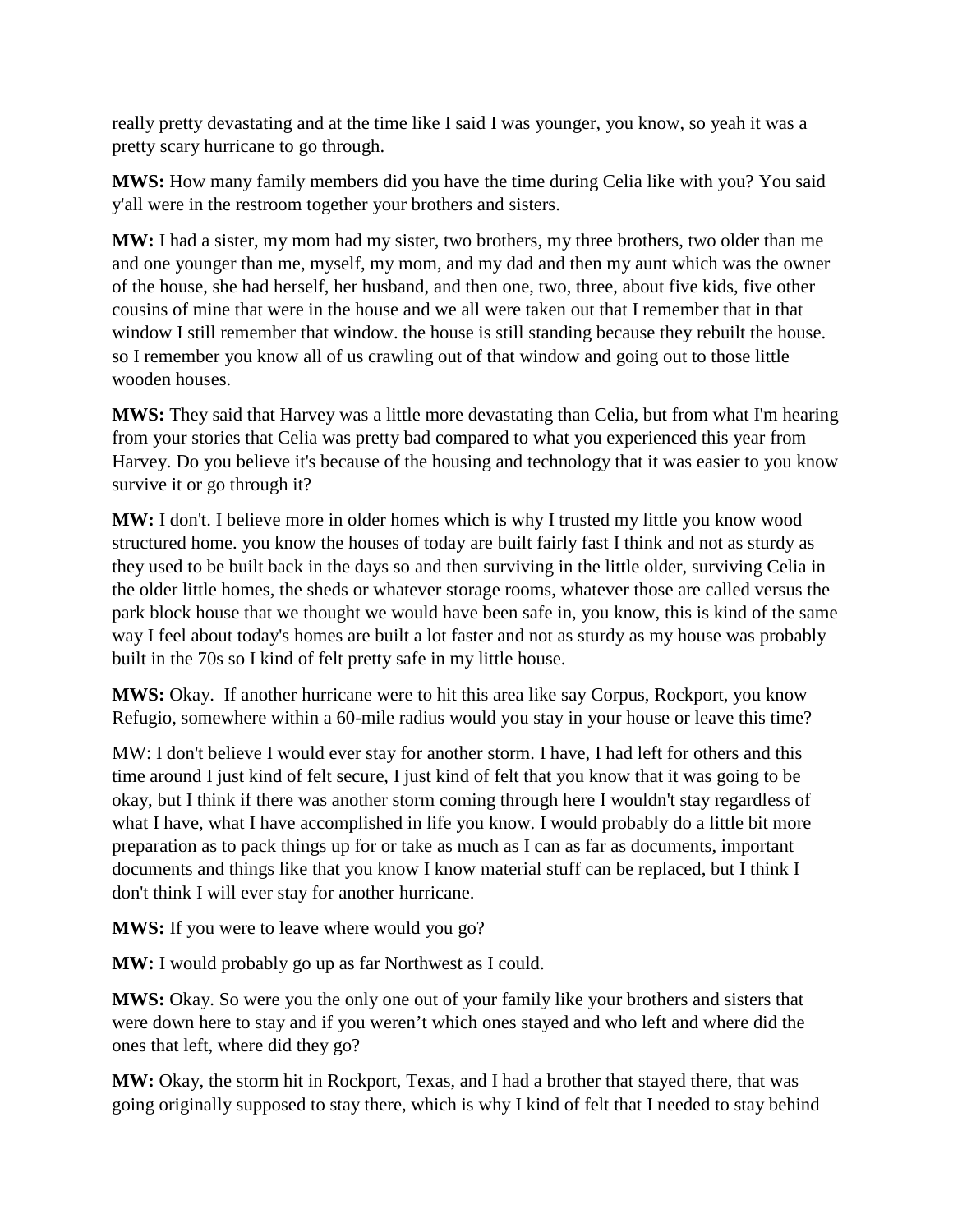because I had that one brother in Rockport that was going to stay. I have a brother in Portland that I knew was going to stay and my youngest brother in Corpus Christi, Texas that I knew for a fact that they were going to stay, so I kind of felt that I needed to stay you know in case something, if I were to have left and something were to have happened to them especially the one in Rockport where the storm hit and I wouldn't get, you know, be able to get back to him to see how he did cause of the communication that we lost. all communication with power outage and stuff like that, but you know, thank God my brother decided to at the last minute. He decided to leave late Friday evening. The night the storm hit he decided to leave, so that left myself and my Port-, my brother in Portland and the one in Corpus behind so and we communicated with each other until we lost power.

**MWS:** Uh when you guys lost power how did other family members react, you know, the ones that were keeping in touch with you when prior to losing power? How were, you, I know for a fact that my mother was worried about me and you here cause you are my grandmother and prior to that we also had other family members checking up on us to make sure that um we were safe. When we lost power how were you feeling about it? Were you worried or?

**MW:** Most definitely worried you know because I knew that that they were trying to get a hold of somebody and was impossible, you know to get. I know that next time I'll leave. That way we'll and hopefully we'll all be able to leave and not worry about our belongings here. You know of course our lives are more important than material stuff like I said that can be replaced.

**MWS:** Um, so during the hurricane, you know, you already told me about the preparations. What did y'all, what did your family get you know eating wise, drinking wise?

**MW:** Well we uh, like I said we uh have, uh got uh gas and stuff for our generator diesel to run a generator so that we could get power in the house for at least the refrigerator and we got nonperishable foods that we could snack on and stuff during the storm, plenty of water.

**MWS:** I know a lot of people in Texas that endured the hurricane were being very Texan and had alcoholic beverages. Did you guys happen to have any as well?

**MW:** I didn't. My grandson and my son did, you , but I was pretty scared that I didn't even have time or a thought of drinking any alcoholic beverages at that time.

**MWS:** Do you have any stories of what mi-, what happened during the hurricane? Like what your family, happened, watching it as it started, as it was going on?

**MW:** Ah yes we, uh, we at first like my house has a big long front porch so we would walk out there and see the wind as it started blowing in, you know got stronger and stronger and stronger, and then we started, we opened, my husband opened some windows a little bit, so that the wind could start going through the house and so way the pressure wouldn't build up, and then we ended up, open, openup, opening up the windows. The front door has a retractable screen window that opens up so we had that open, full view door open so we could see the, you know at night time we couldn't see anything, but you know, we could hear the wind, how it was blowing.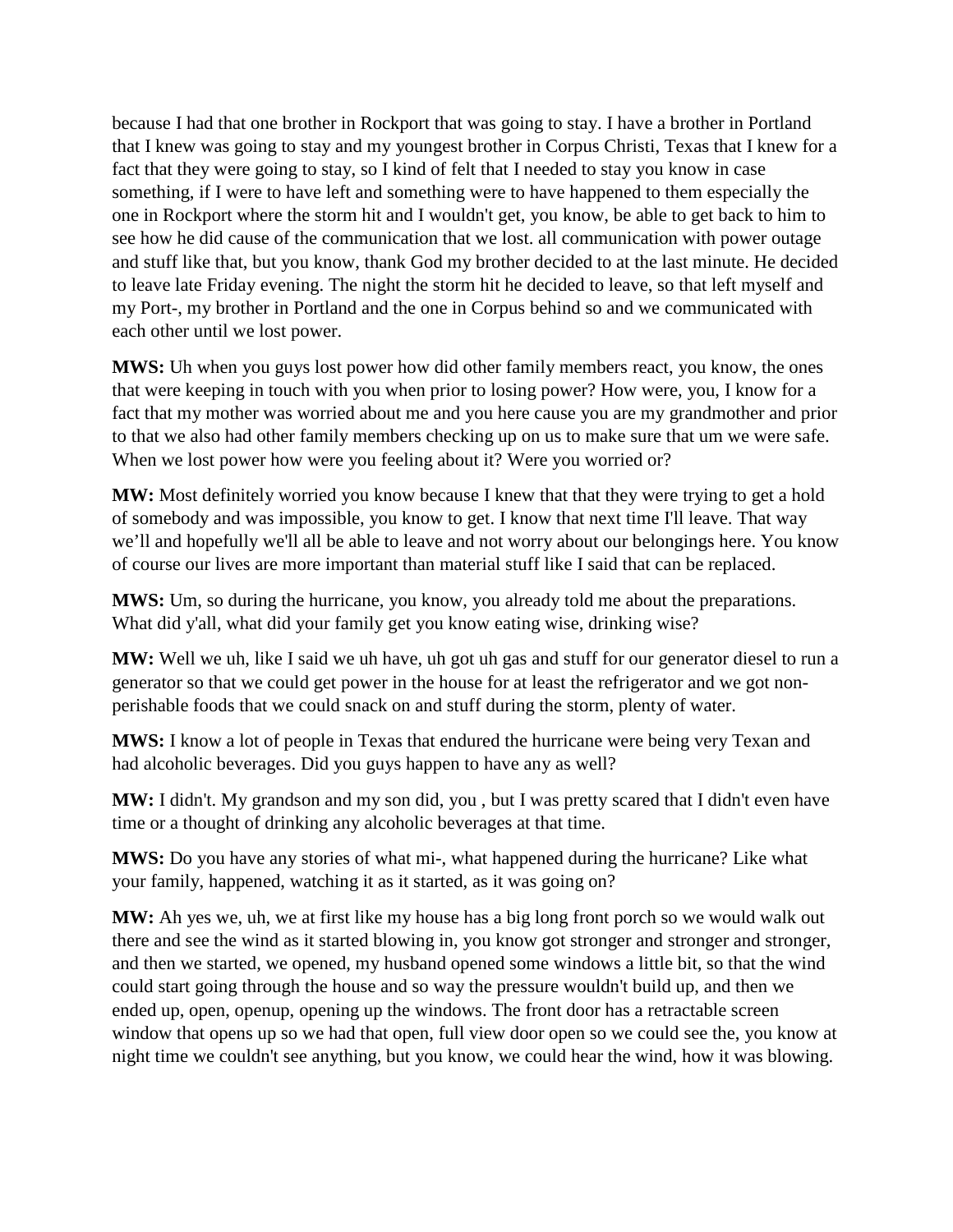**MWS:** I was here with you ,and I know I'm the interviewer but a story we could have told that I found interesting was our dog was outside and during the start of the hurricane walking around town. She's a Basset Hound and her ears are flapping everywhere and to think that humans versus animals you know, this dog's very old in age. She's 12 years old, but as humans we were worried about the storm and the wind and the rain and what it could do to us, and seeing the dog out there walking around just enjoying the breeze was, you know, was kind of sigh of relief to me to see the dog not worried about it because from what I noticed animals if they're worried about the situation, like they can tell if the weather's going to be bad. Everything spooks them, and to see the dog not worried much gave me kind of a sense of security that the storm wasn't going to be as bad as we thought. Did you feel the same way possibly?

**MW:** Not really. I was panicky every time my husband would go outside, and we would hear a noise or see something flying and he walked outside on the front porch, and I always had that view in my head about Celia when that wall started going out and we were young and daring so during Celia one of my brother's decides to go step out you know and open his arms up and he got lifted by the wind, so I always have that in mind, in my memory, so when my husband stepped outside or my son would step outside I was like "Get back inside the house," you know, 'cause I know that wind can pick up a human, so that dog can be daring all he wants; he's an animal. I was going to take care of family.

**MWS:** Um so post-hurricane what did y'all do? You know, was it hard to find gas and supply for your family?

**MW:** Yes, it was. We have to go further south, not too far. We went to Calallen, which is on the other side of Corpus Christi, south of Corpus and got diesel for the generator to continue to run our generators because we didn't get power till a week, exact a week later, seven days later, so we're without power for seven days, and we would go to Calallen to get the necessities until Portland opened up H.E.B. so we could get bread and things like that, non-persishable foods and if we could find a restaurant, well we'd go out and eat as well.

**MWS:** How long did it take for FEMA or Salvation Army to get here? Um, I don't think, I don't believe FEMA's made it down here.

**MW:** FEMA hasn't yet made it down here even though the Police Department, the local police department, marked our homes as to how many people were in the house at the time of the storm and so that they could come around and talk to us and they haven't since, they haven't come down here. I guess they don't feel that we need it as bad as Rockport, which is where the eye of the storm hit and Aransas Pass, which is even closer than we are, but Salvation Army, yes they have been in Gregory. As a matter of fact they still are in Gregory and supposed to be here I believe till the second week in October is what we heard. They're still coming down from all over. We have, we have trucks, Salvation Army trucks out of Oklahoma that I know notice their license plates, and they've been very generous passing out food plates, hot plates, hot meals for people that go and use to the Salvation service.

**MWS:** Um after the storm as well did you see a lot of people from out-of-state coming down to help you?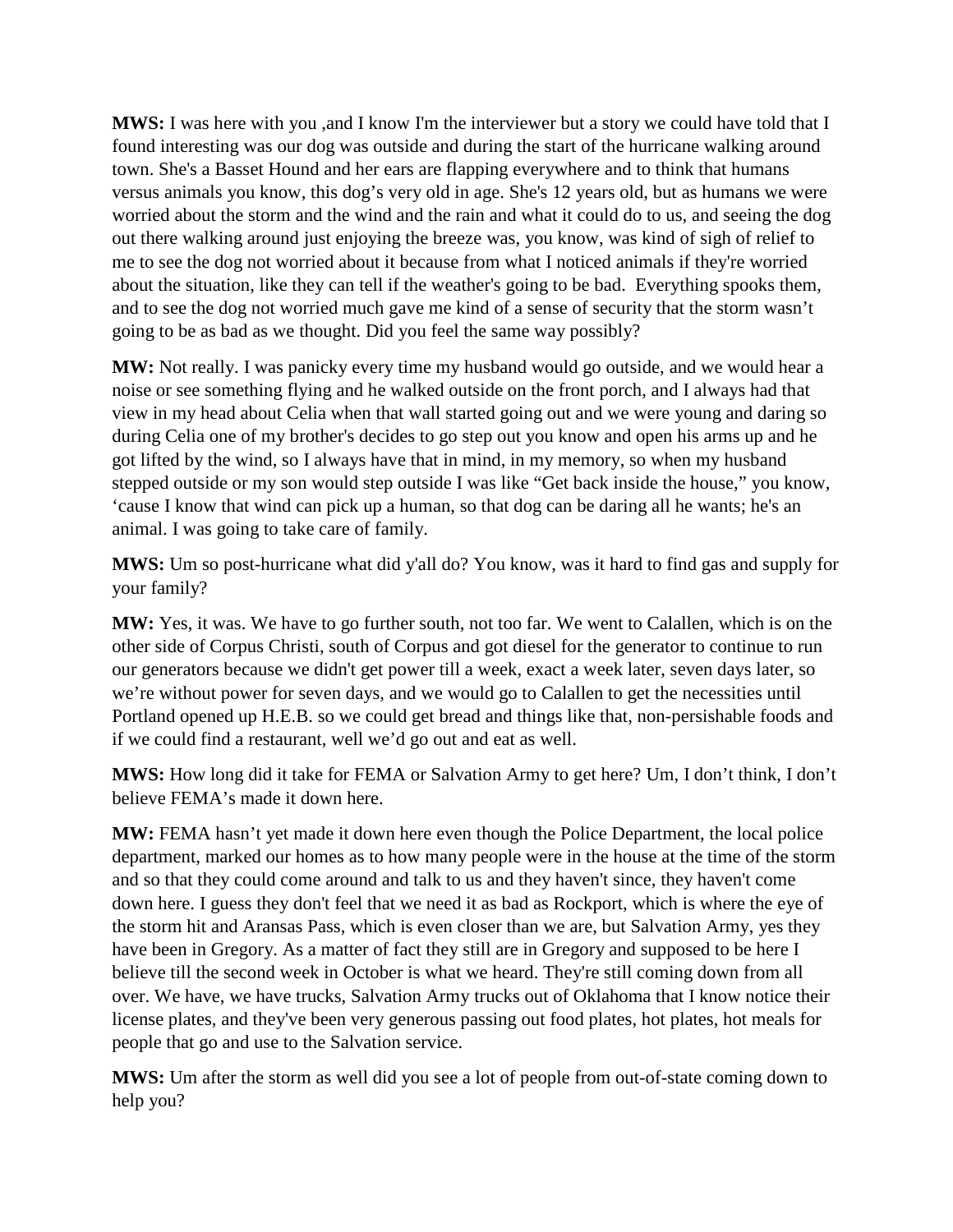**MW:** There was tons of people that were here. Power, light companies that were down here offering to help, you know, with the, the, the electrical part of the damages, but we also had other people come by that were helping cutting trees and people that were just coming through picking up branches because people, like we started cleaning up our properties and neighbors across the street that are widowed ladies, you know, picking up and cleaning up their properties, and there was a lot, a lot of debris on the side of the road, and there was companies coming in from out of town. I don't know if they were coming from south or north; I don't know, but they were coming in to help clean up and help out with the damages and the debris.

**MWS:** Looking back at Rockport's destruction and comparing it to Houston, you know, the media never put Rockport out there. You know it was one of those because it was small town compared to Houston it didn't get a lot of media attention. Do you believe that Rockport's damage should still be getting help because from what I see, you know, Houston is already recovering from its flooding, but Houston got all the national attention for money and help and aid, but none of that went to Rockport. Do you believe that people should be helping Rockport more than Houston?

**MW:** I believe so. I believe flooding, flooding was because of the rivers that were you know, flowing over, and people should have gotten out that were around in close to those riverbanks versus Rockport was hit horribly, Rockport and Aransas Pass and Port Aransas, and I think they should have focused more on Rockport, Port Aransas, and Aransas Pass instead of worrying about Houston. You know, yeah they did have a lot of damage cause they stayed, the houses of course got flooded because there was a lot of rain, rivers overflowing in their area, you know but I feel that they did not put Rockport and Aransas Pass and Port Aransas, you know, on the media as much as they should have, and they still should. I feel that Salvation Army should be helping them versus us you know here locally because you know like I feel thankful that we don't need you know as much help as those three cities right there in general that they had a lot a lot of damage that was in a 50 mile radius around the storm, which wasn't just Rockport and Aransas Pass. Bayside and probably Port Lavaca, you know, we've never gone down the coast to see how far up, how much damage was done, but we did around the area like Bayside which is were originally my husband is from and we went to check that town out, and they too got a lot of a lot of damage that I think uh Salvation Army Red Cross or whomever should be over there helping them as well.

**MWS:** Despite political views and how you may feel, how do you feel about President Donald Trump coming down to this area and giving his support to the area itself- you know Rockport, you know Corpus, all these small towns, and you know I understand people are very upset. They don't like his views on what he's done, but any president comes down here to show support to your community, do you believe that it was a good thing for him to do that?

**MW:** I do believe so. I was kind of glad that he was despite all the negativity going on because of the president regardless, you know, people need to understand that he was voted in, and he is the president of the United States and that was really nice of him to come down here and especially like I said target Rockport, which is where the eye of the storm hit, and then the help, that people including the small town of Gregory where we live, qualifying us you know for food